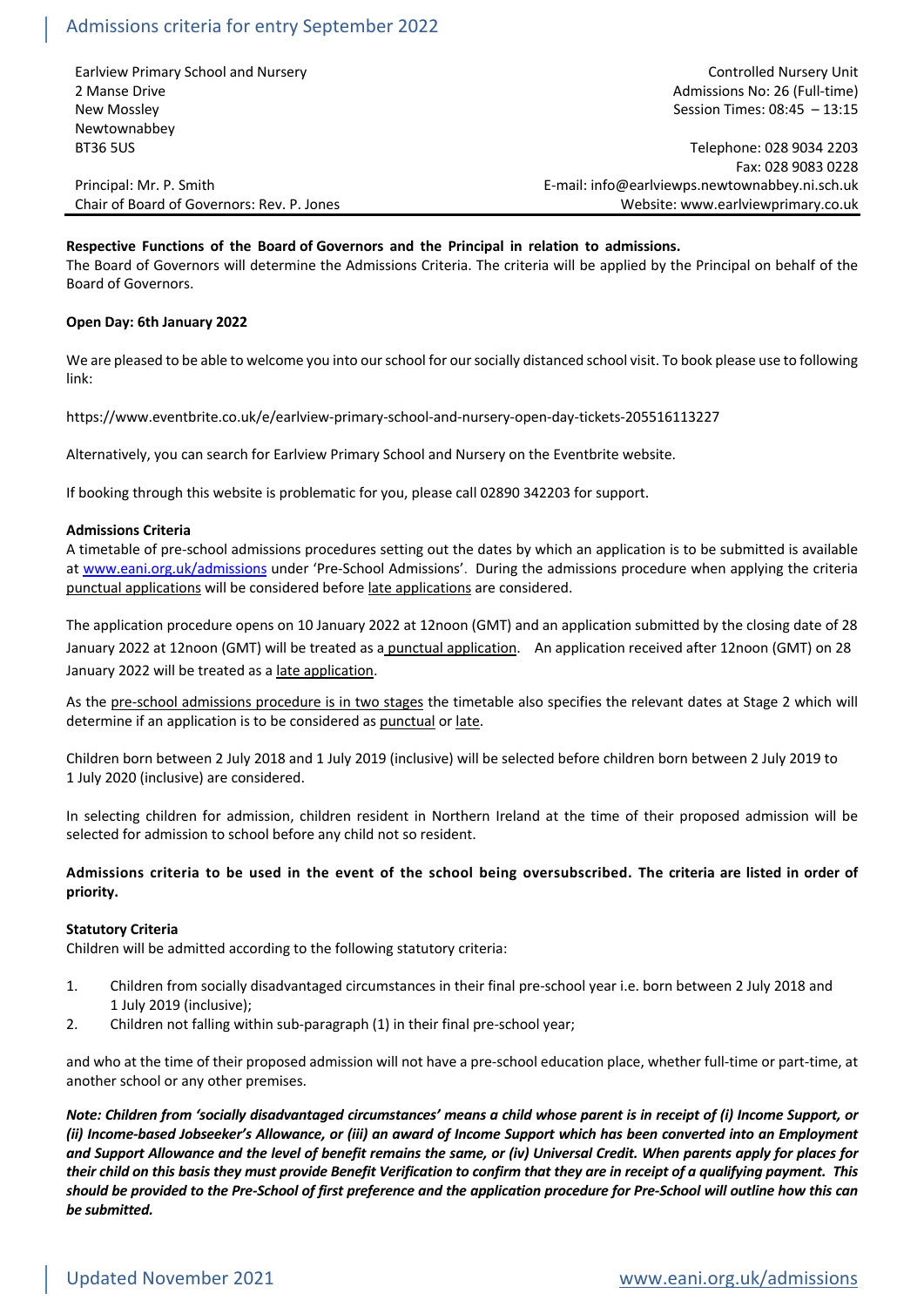In the event of the enrolment number being exceeded on the application of a statutory criterion the sub-criteria set out below will be applied in the order indicated:-

## **Sub-criteria**

- a. Children who have a \*"child of the family" currently attending Earlview Primary School (P1 P7). Names and classes must be written onto the application form.
- b. Children who, at the time of application, have an older \*"child of the family" who has applied for a P1 place with Earlview Primary as their first preference. Names must be submitted on the application form.
- c. Children who are the only/oldest \*"child of the family" suitable for mainstream education in the family and are attending Earlview Nursery at the time of application.
- d. Children who are the only/oldest \*"child of the family" suitable for mainstream education.
- e. Remaining places will be selected on the basis of initial letter of surname (as entered on Birth Certificate) in the order set out below:

## **Q O N A T U D E X P H R Y V I C J L K G B S M F W Z**

This order was determined by a randomised selection of the letters of the alphabet.

In the event of surnames beginning with the same initial letter the subsequent letters of the surname will be used in alphabetical order. In the event of two identical surnames the alphabetical order of the initial letter and subsequent letters of the forenames will be used.

When considering which children should be selected for admission, the Board of Governors will only take into account information which is detailed on or attached to the application form. Parents should therefore ensure that all information pertaining to their child and relevant to the school's admissions criteria is stated on the application form or attached to it.

\*The definition of 'child of the family' covers:

- a child born to a married couple;
- a child born to a co-habiting couple;
- a child or either of those people by a previous marriage or relationship;
- a child living with same sex partners whether there is a civil partnership under the Civil Partnership Act 2004 or not;
- an adopted or fostered child;
- a situation where, for example, a cousin is being brought up with a family.

## **Criteria for children not in their final pre-school year (Stage Two in Admissions Procedure)**

- i. Children will be admitted in accordance with their date of birth. Oldest children will be given preference.
- ii. Remaining places will be selected on the basis of initial letter of surname (as entered on Birth Certificate) in the order set out below:

#### **Q O N A T U D E X P H R Y V I C J L K G B S M F W Z**

This order was determined by a randomised selection of the letters of the alphabet.

In the event of surnames beginning with the same initial letter the subsequent letters of the surname will be used in alphabetical order. In the event of two identical surnames the alphabetical order of the initial letter and subsequent letters of the forenames will be used.

In the case of a nursery place becoming available after the beginning of the school year, the admissions criteria will be applied.

## **Duty to Verify**

The Board of Governors reserves the right to require such supplementary evidence as it may determine to support or verify information on any application form.

The provision of false or incorrect information or the failure to provide information within the deadlines set by pre-schools can result in the withdrawal of a place and the inability to offer a place on the part of any school nominated on the applicant's application form.